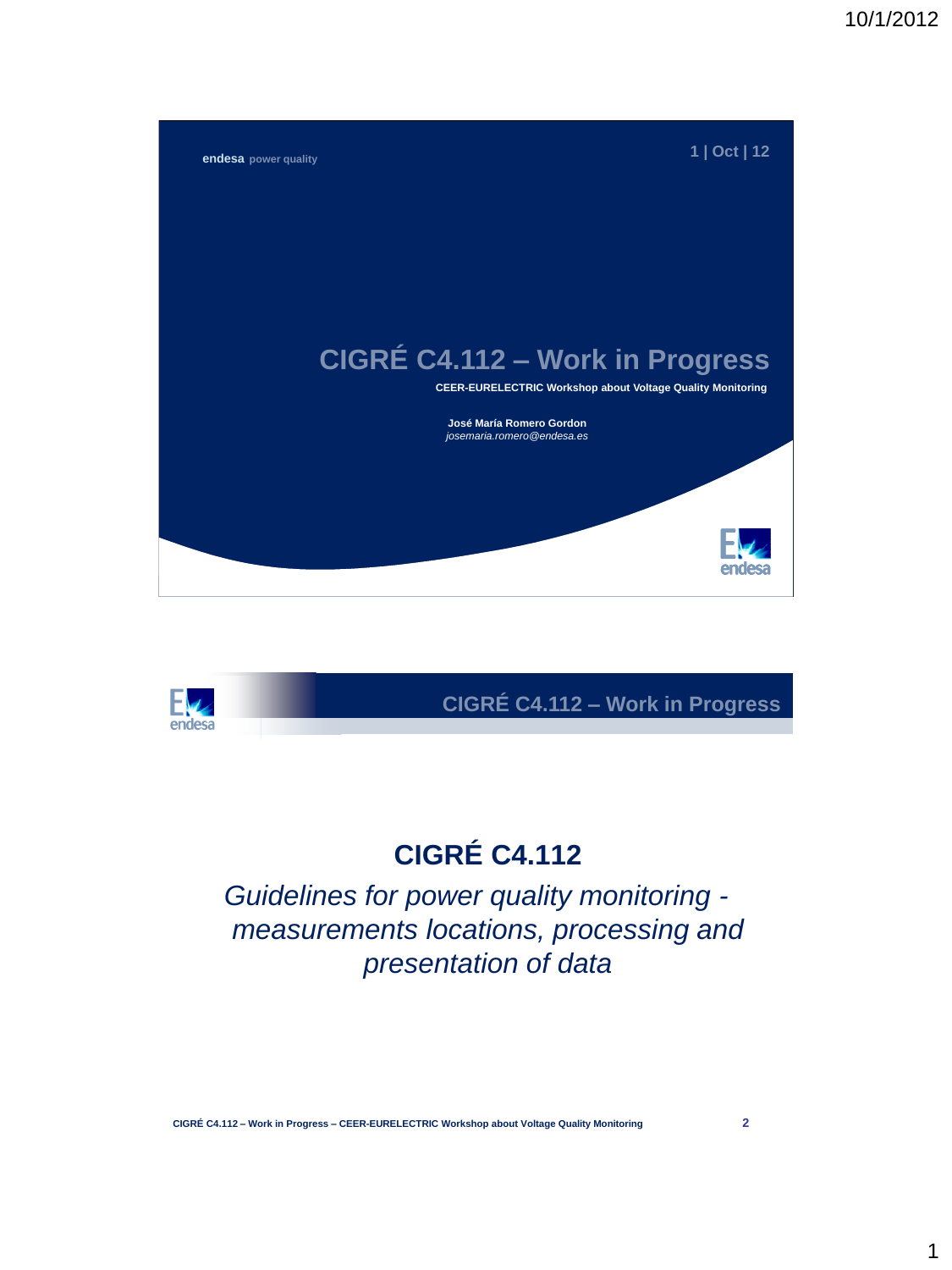

**Some facts**

### **WG Timeline**

- Start Date: January 2011
- Expected Completion Date: March 2014

## **Highlights of Recent Activity**

- 4 Meetings, 2 Conference papers, 1 Panel session
- PQ monitoring questionnaire sent to utilities around the world, almost 100 responses received by June 2012
- First drafts of all Chapters ready

**CIGRÉ C4.112 – Work in Progress – CEER-EURELECTRIC Workshop about Voltage Quality Monitoring**

**3**



## **CIGRÉ C4.112 – Work in Progress**

**Planned activities**

## **Future Activity**

- Analysis of the results of survey
- 3 meetings per year
	- next meeting in October 2012,
	- following meetings planned for January and May 2013
- Final drafts of most chapters should be ready by May 2013
- Conference panel sessions to be organised at PowerTech 2013 (Grenoble) or CIRED 2013 (Sweden) and IEEE PES GM 2013
- Continue with writing papers for international conferences and journals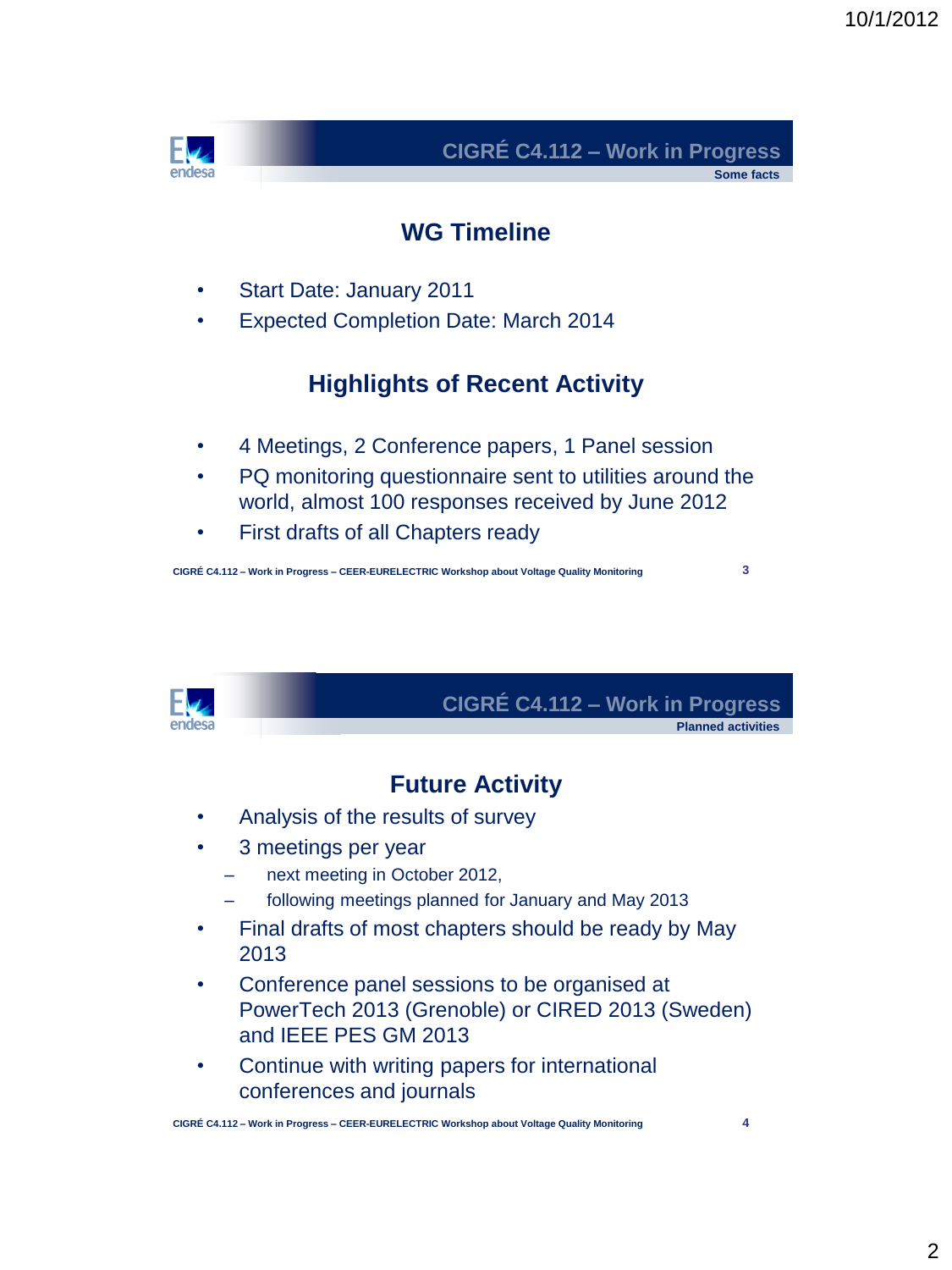

**Membership**



### **WG Composition**

**CIGRÉ C4.112 – Work in Progress – CEER-EURELECTRIC Workshop about Voltage Quality Monitoring**

**5**



# **CIGRÉ C4.112 – Work in Progress**

**Goals and skeleton**

- Regarding PQ monitoring, it must answer:
	- How it is already.
	- How it could or should be.
	- Straightforward procedures for skilled personnel.
- Main chapters:
	- 1.Introduction and Main Objectives.
	- 2.Overview of existing PQ monitoring practices.
	- 3.Selection of Monitoring Locations.
	- 4.Selection of Monitoring parameters and future trends.
	- 5.Presentation and Processing of Measured Data.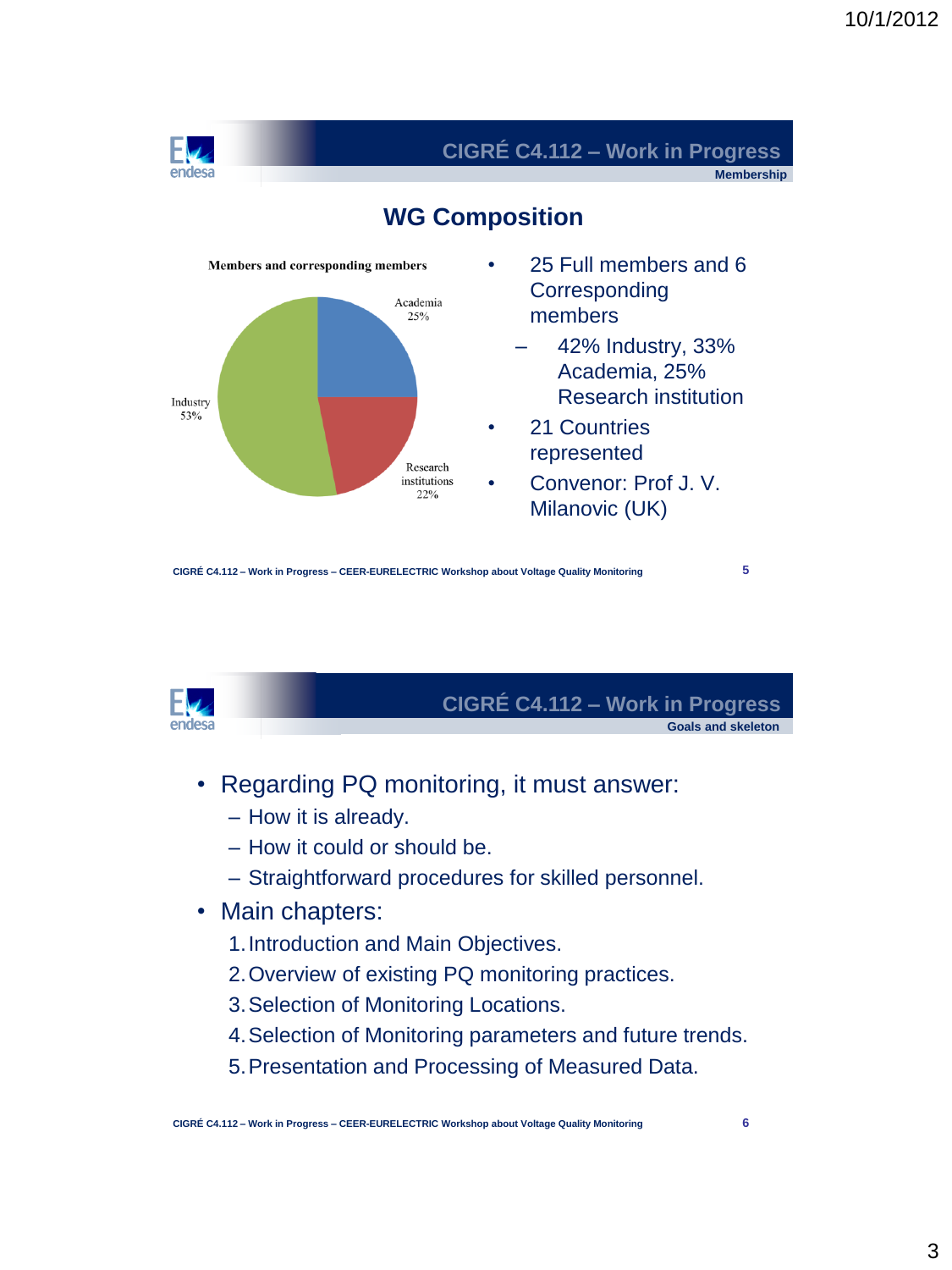

**7**



**CIGRÉ C4.112 – Work in Progress Chapter 2 – Overview of existing practices (cont.)**

# **Goal of monitoring PQ methodology**

- Compliance verification.
- Performance analysis.
- Site characterization.
- Troubleshooting.
- Advanced applications and studies.
- Active PQ-management.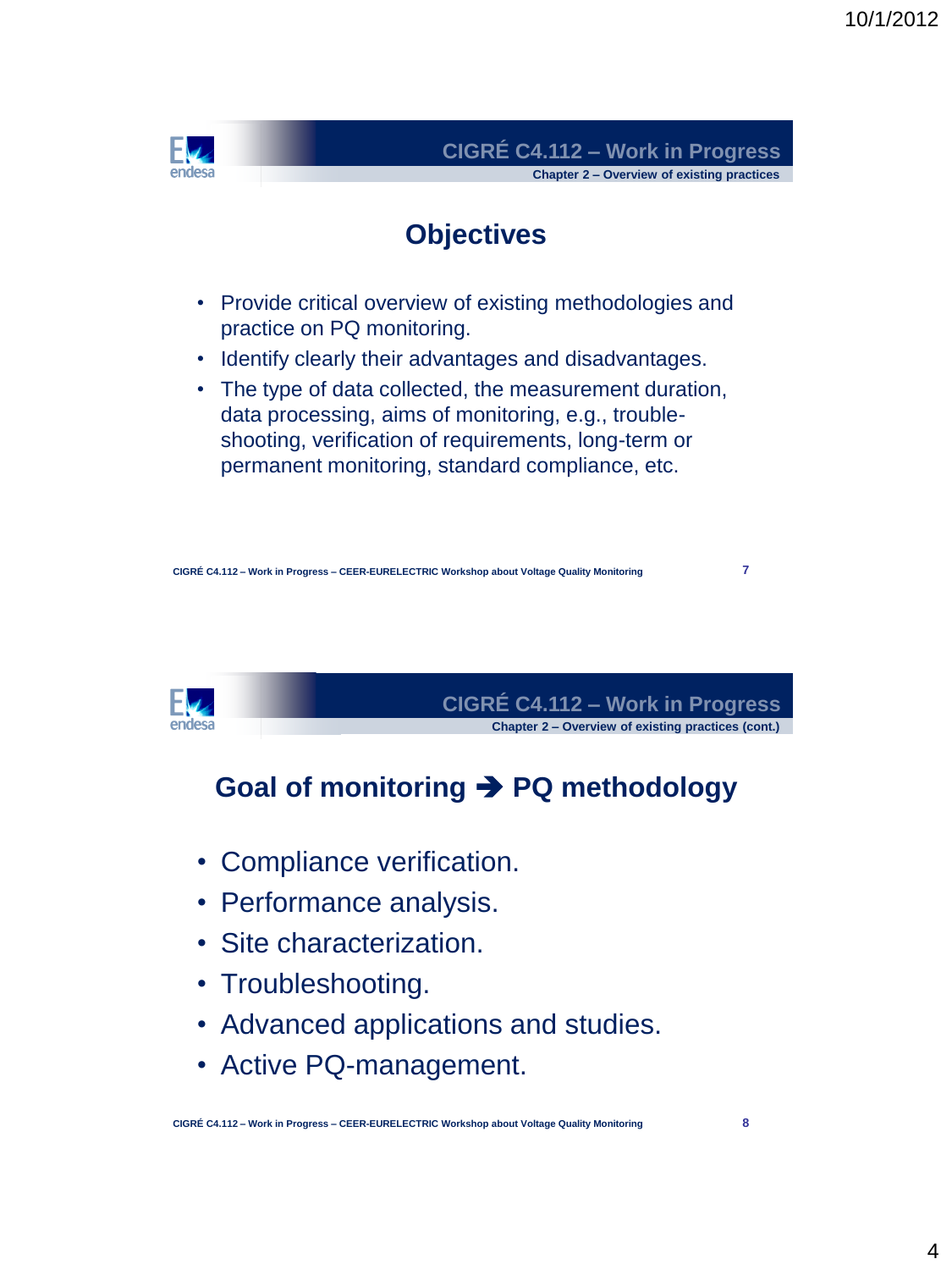

## **PQ survey / questionnaire**

- The aim of the survey is to establish current level of power quality monitoring practices and effort put in power quality monitoring by the utilities around the world
- ca 100 replies from every continent
- Feb, Mar, Apr 2012
- 1/3 transmission; 2/3 distribution
- Network monitoring  $\frac{3}{4}$  yes,  $\frac{1}{4}$  no
- Further analysis performed results will be published 2013

**CIGRÉ C4.112 – Work in Progress – CEER-EURELECTRIC Workshop about Voltage Quality Monitoring**

**9**



**CIGRÉ C4.112 – Work in Progress**

#### **Chapter 3 - Selection of Monitoring Locations**

### • How to place monitors in a efficient way.

| Power system                                                                                  | <b>Monitoring Locations</b>                                                                                                                                                    |
|-----------------------------------------------------------------------------------------------|--------------------------------------------------------------------------------------------------------------------------------------------------------------------------------|
| <b>Classic Generation</b><br>Renewables/DG<br>Transmission<br><b>Distribution</b><br>Customer | Substation (Transmission) HV/MV<br>Along the feeder (Distribution):<br>Overhead MV<br>Underground MV<br>Point of delivery (DG) MV/LV<br>PCC/Point of delivery (Customer) MV/LV |

- Use not only PQ devices but also new IEDs.
- Communication links are part of the equation.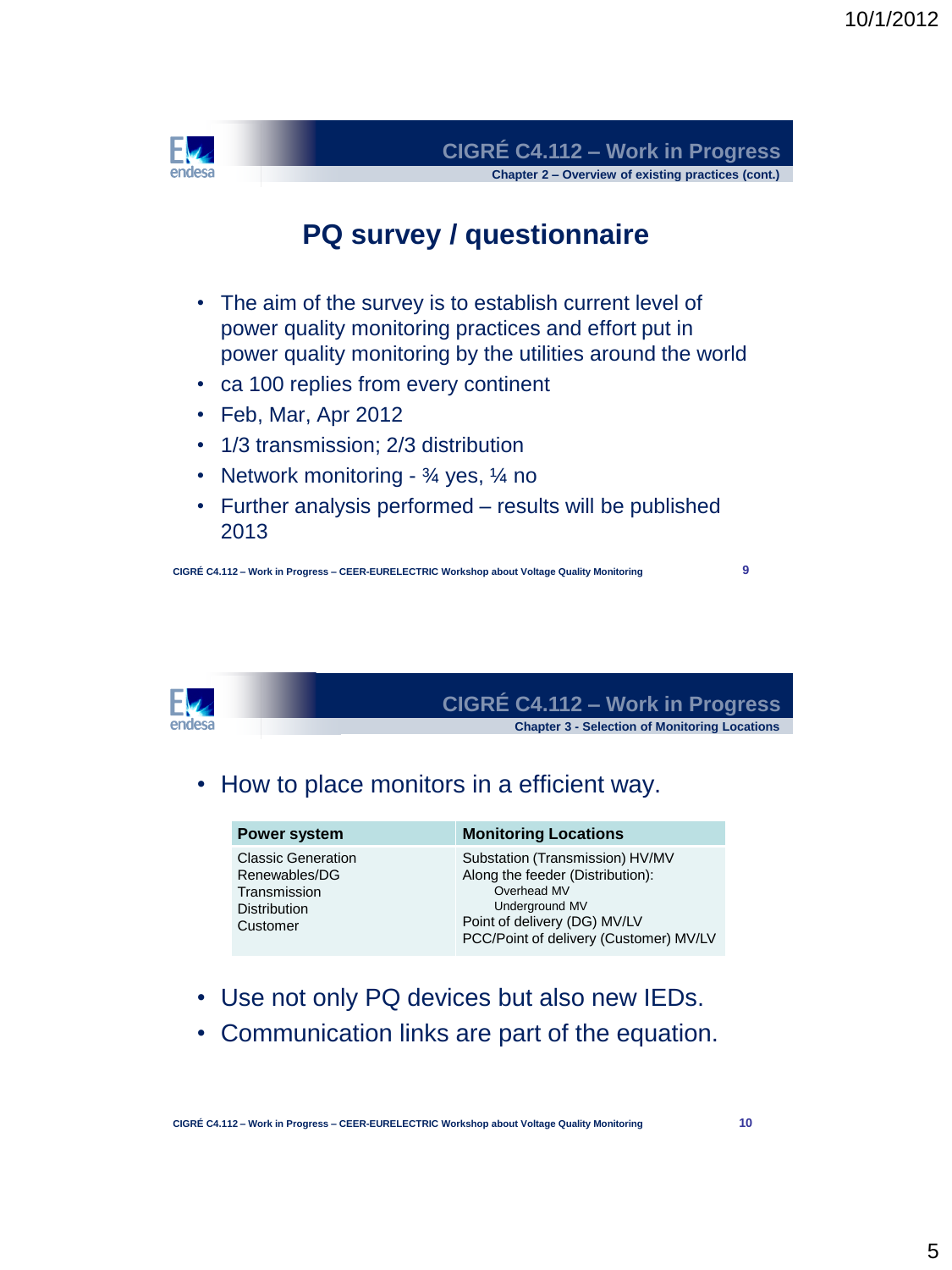



**CIGRÉ C4.112 – Work in Progress Chapter 4 - Selection of Monitoring parameters and future trends**

## **Main topics to be answered**

- Parameters to be recorded and how.
- Storage and handling of data.
- Suitable data formats.
- Future trends.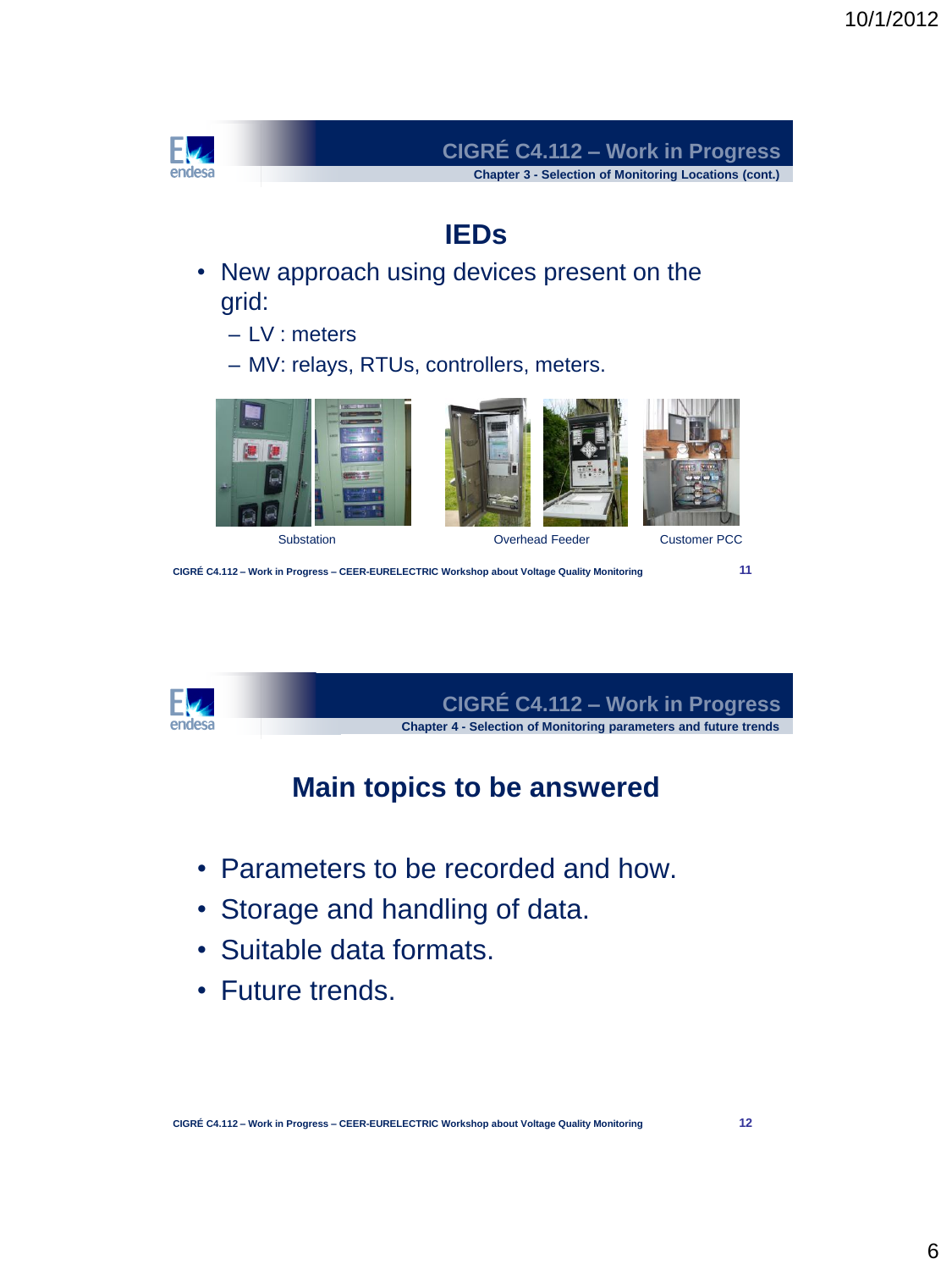

**13**



**CIGRÉ C4.112 – Work in Progress Chapter 4 - Selection of Monitoring parameters and future trends (cont.)**

# **Monitoring strategy**

- A proper campaign will be defined by four main factors:
	- Parameters to be monitored.
	- Data averaging window.
	- Storage.
	- Data format.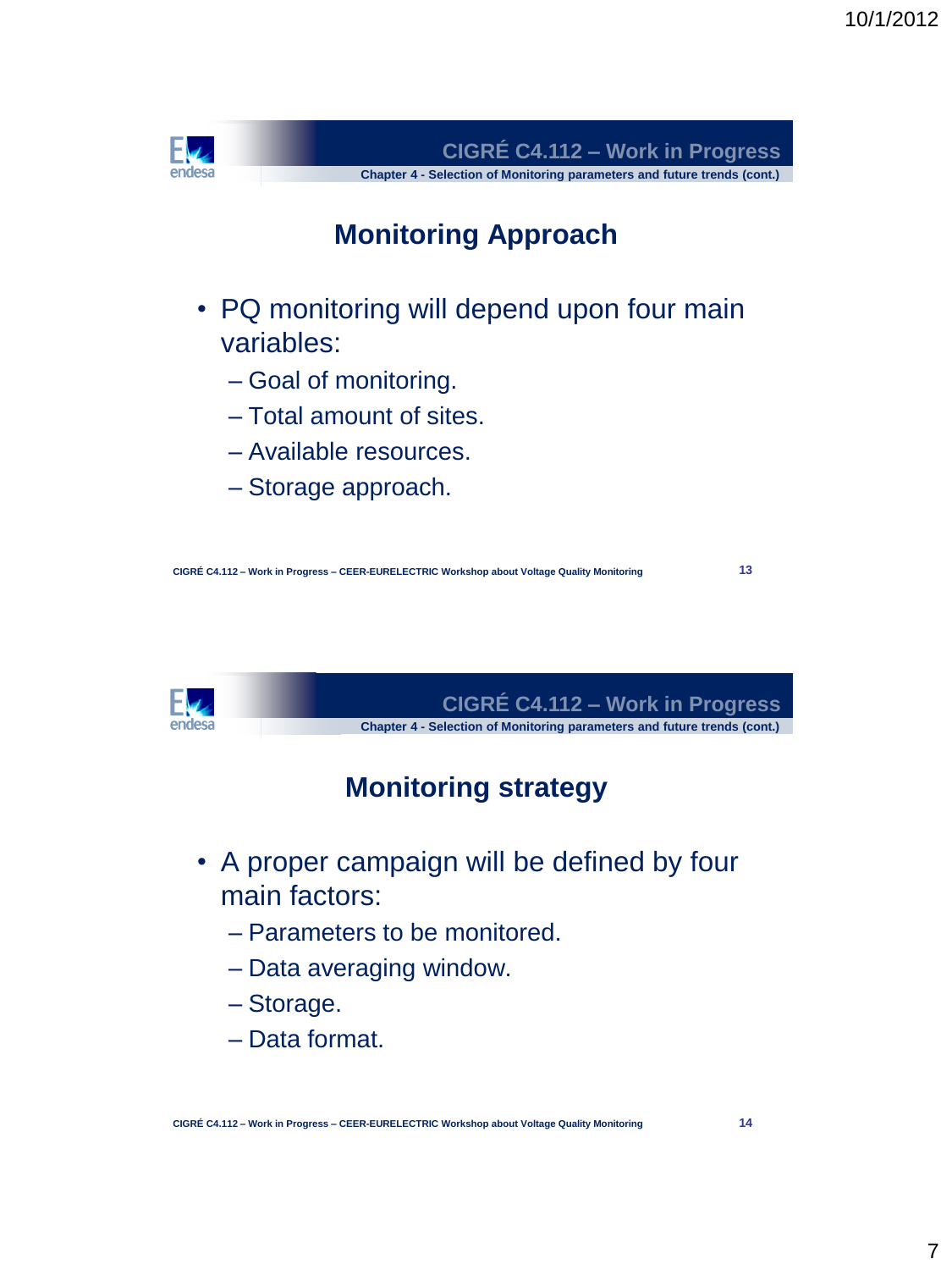

**Chapter 4 - Selection of Monitoring parameters and future trends (cont.)**

## **Future trends**

- Distributed storage.
- Flat/tabular formats.

|     |  |  |  | t1  t2  var1  var2  var3  var4  var5  var6    varX |
|-----|--|--|--|----------------------------------------------------|
|     |  |  |  |                                                    |
| ۱C. |  |  |  |                                                    |
|     |  |  |  |                                                    |
|     |  |  |  |                                                    |

| id   | Numeric Definition                                |
|------|---------------------------------------------------|
| 100  | Mean rms voltage, phase-to-phase<br>voltage A-B   |
| 101  | Mean rms voltage, phase-to-phase<br>voltage B-C   |
| 102  | Mean rms voltage, phase-to-phase<br>voltage C-A   |
| 103  | Mean rms voltage, phase-to-neutral<br>voltage A-N |
|      |                                                   |
| 120  | Min rms voltage, phase-to-phase<br>voltage A-B    |
| 121  | Min rms voltage, phase-to-phase<br>voltage B-C    |
|      |                                                   |
| 1120 | Pst value, phase-to-phase voltage A-<br>B         |
|      |                                                   |

**CIGRÉ C4.112 – Work in Progress – CEER-EURELECTRIC Workshop about Voltage Quality Monitoring**

**15**



**CIGRÉ C4.112 – Work in Progress Chapter 4 - Selection of Monitoring parameters and future trends (cont.)**

## **Case studies**

- Specific examples to skilled personnel and enginners in order to deploy a proper PQ program:
	- Industry which can potentially produce flicker.
	- Small DSO: deploy a PQ system from scratch.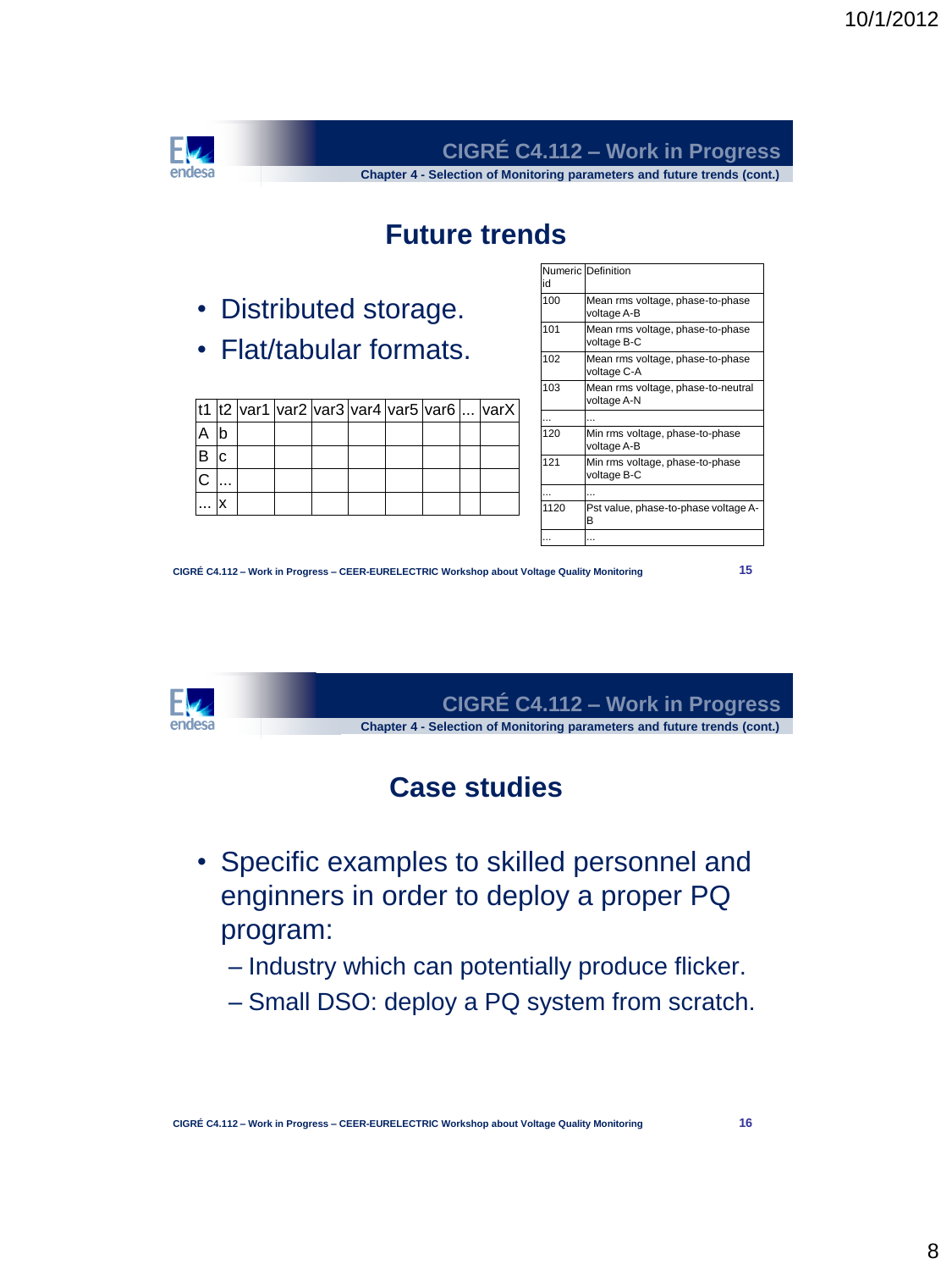

**Chapter 6 - Presentation and Processing of Measured Data**

# **Why?**

• Different ways of presenting the results of monitoring are needed for different types of application and decision making, in order to cover the whole, or a large part, of the service area.

### **Factors**

- Presentation approaches depend on many factors:
	- scope of monitoring
	- standards compliance (and /or connection rules compliance) regulation policy
	- monitoring duration
	- monitoring locations and their numerousness
	- security requirements (confidential nature of some kind of data, ...)
	- power system under monitoring (what, how and where monitoring)
	- …other (data acquisition or communication technologies for results presentation,…)

**CIGRÉ C4.112 – Work in Progress – CEER-EURELECTRIC Workshop about Voltage Quality Monitoring**

**17**



**CIGRÉ C4.112 – Work in Progress**

**Chapter 6 - Presentation and Processing of Measured Data (cont.)**

### **Approaches**

- Statistical-probabilistic approach to network performance assessment.
- Statistical-probabilistic approach to manage customer relationships.
- Sites-characterization approach.





**CIGRÉ C4.112 – Work in Progress – CEER-EURELECTRIC Workshop about Voltage Quality Monitoring**